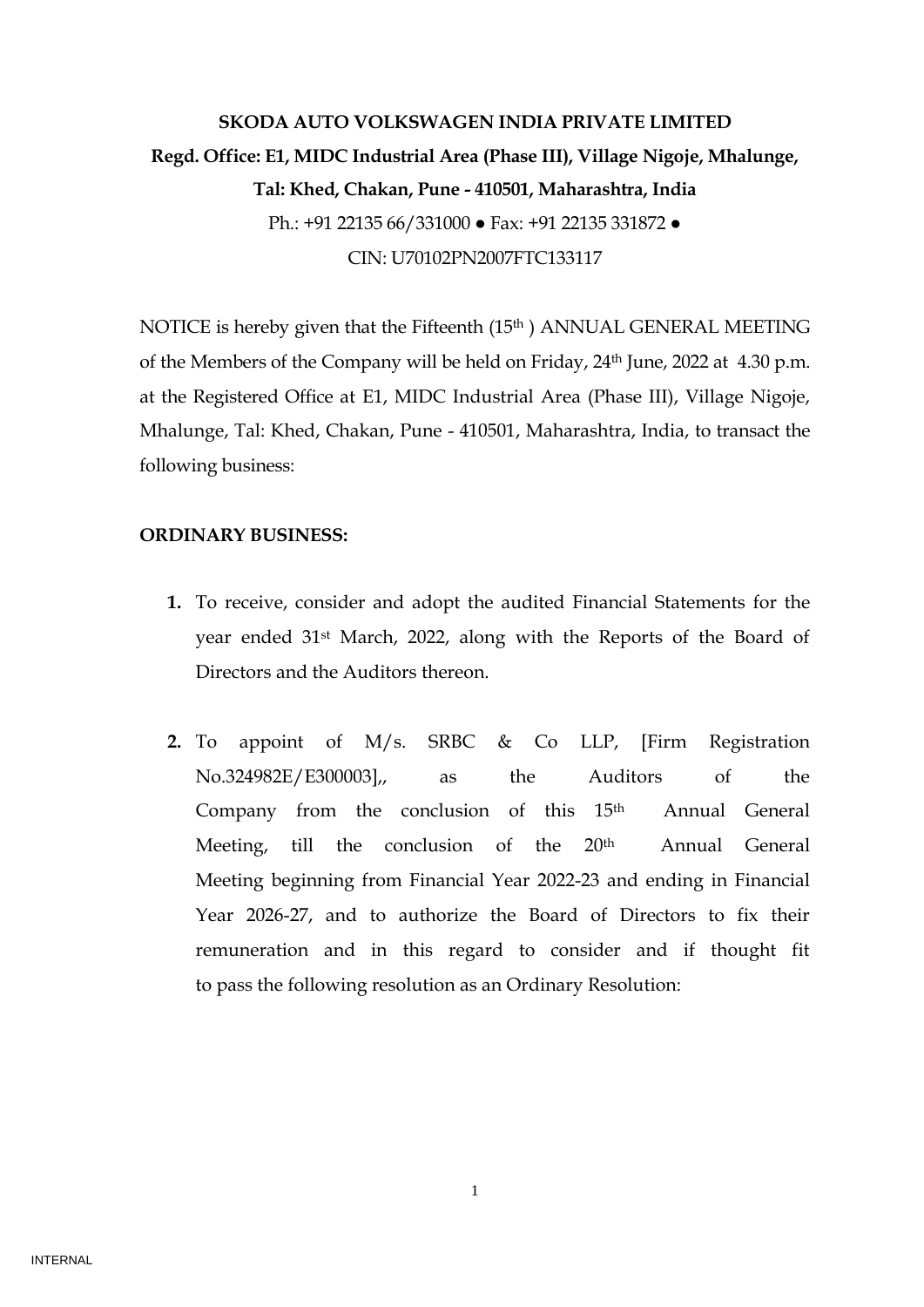"**RESOLVED THAT** pursuant to Section 139 of the Companies Act, 2013 ("the Act") read with Companies (Audit and Auditors) Rules, 2014 and other provisions as may be applicable, if any, M/s. SRBC & Co LLP, [Firm Registration No.324982E/E300003], Chartered Accountants, be and are hereby appointed as Statutory Auditors of the company to hold office from the conclusion of the ensuing 15<sup>th</sup> Annual General meeting until the 20<sup>th</sup> Annual General meeting beginning from Financial Year 2022-23 and ending in Financial Year 2026-27, on such terms and conditions including remuneration as may be fixed by the Board of Directors in consultation with the statutory auditors."

## **SPECIAL BUSINESS**

3. Appointment of Mr. Martin Mahlke as a Director:

To consider and if thought fit, to pass with or without modification(s), the following Resolution as an **Ordinary Resolution**:

"RESOLVED THAT pursuant to the provisions of section 152 of the Companies Act, 2013, and the rules framed thereunder and other applicable provisions of the said Act, and/or any amendment or reenactment thereof, as applicable, and the provisions of the Articles of Association of the company, and such other approvals as may be necessary and applicable, the consent of the members of the company be and is hereby accorded for approval to the appointment of Mr. Martin Mahlke [DIN 08420220] as a Director of the Company with immediate effect.

RESOLVED FURTHER THAT Mr. Martin Mahlke shall be an executive Director on the Board of the Company until 30<sup>th</sup> June, 2022.

RESOLVED FURTHER THAT Mr. Anoop Pillai, Company Secretary, and or any other director of the company, be and are hereby severally authorized to file the necessary forms with the Registrar of Companies,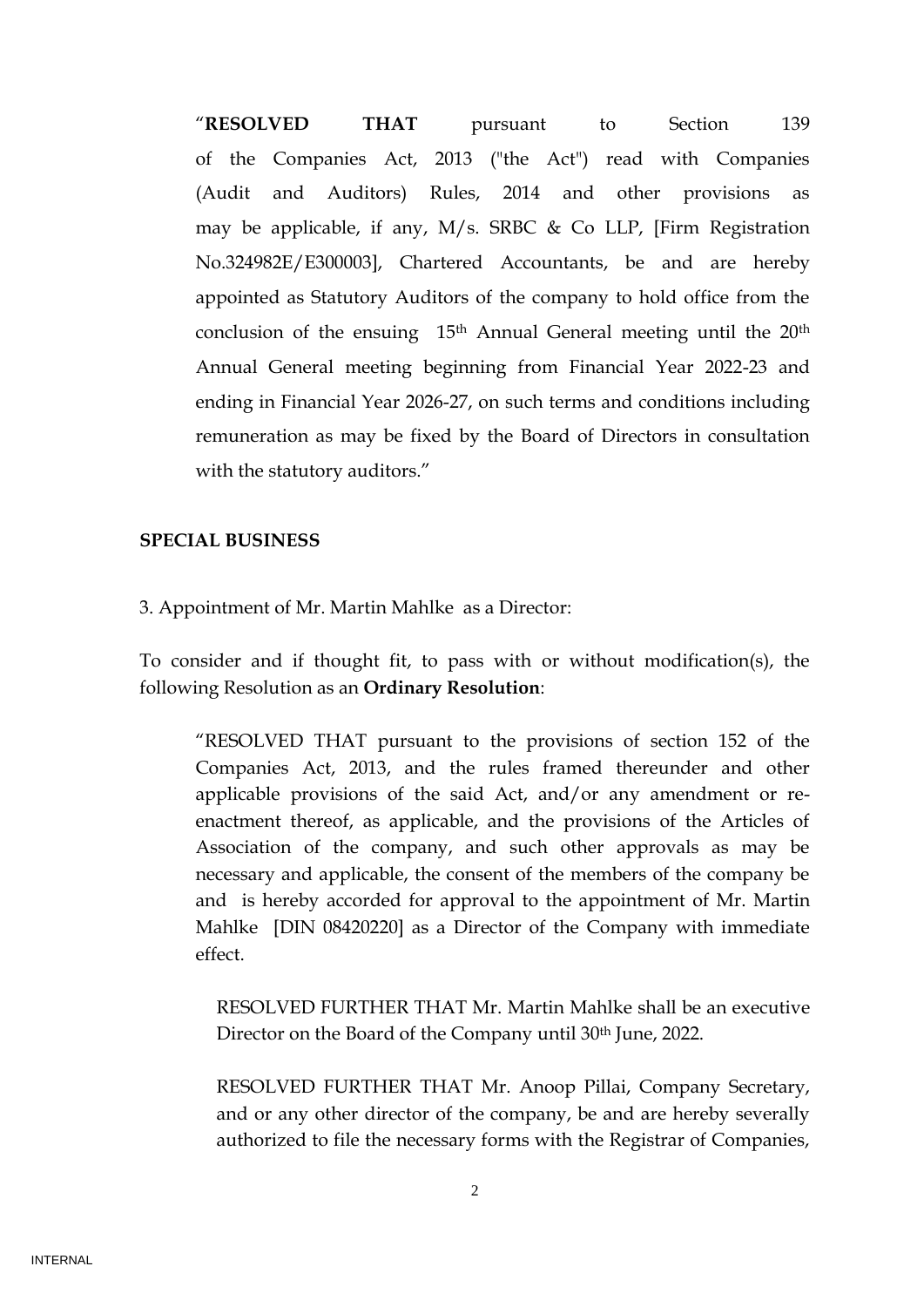Maharashtra, and to make necessary entries in the statutory registers of the company and to do all such acts, deeds and things as may be deemed necessary for giving effect to the above resolution."

4. Appointment of Mr. Mojmir Hajek as a Director:

To consider and if thought fit, to pass with or without modification(s), the following Resolution as an **Ordinary Resolution**:

"RESOLVED THAT pursuant to the provisions of section 152 of the Companies Act, 2013, and the rules framed thereunder and other applicable provisions of the said Act, and/or any amendment or reenactment thereof, as applicable, and the provisions of the Articles of Association of the company, and such other approvals as may be necessary and applicable, the consent of the members of the company be and is hereby accorded for approval to the appointment of Mr. Mojmir Hajek [DIN 08477846] as a Director of the Company with immediate effect.

RESOLVED FURTHER THAT Mr. Mojmir Hajek shall be an executive Director on the Board of the Company until 30.09.2023.

RESOLVED FURTHER THAT Mr. Anoop Pillai, Company Secretary, and or any other director of the company, be and are hereby severally authorized to file the necessary forms with the Registrar of Companies, Maharashtra, and to make necessary entries in the statutory registers of the company and to do all such acts, deeds and things as may be deemed necessary for giving effect to the above resolution."

5. Appointment of Mr. Piyush Arora as a Director:

To consider and if thought fit, to pass with or without modification(s), the following Resolution as an **Ordinary Resolution**:

"RESOLVED THAT pursuant to the provisions of section 152 of the Companies Act, 2013, and the rules framed thereunder and other applicable provisions of the said Act, and/or any amendment or reenactment thereof, as applicable, and the provisions of the Articles of Association of the company, and such other approvals as may be necessary and applicable, the consent of the members of the company be and is hereby accorded for approval to the appointment of Mr. Piyush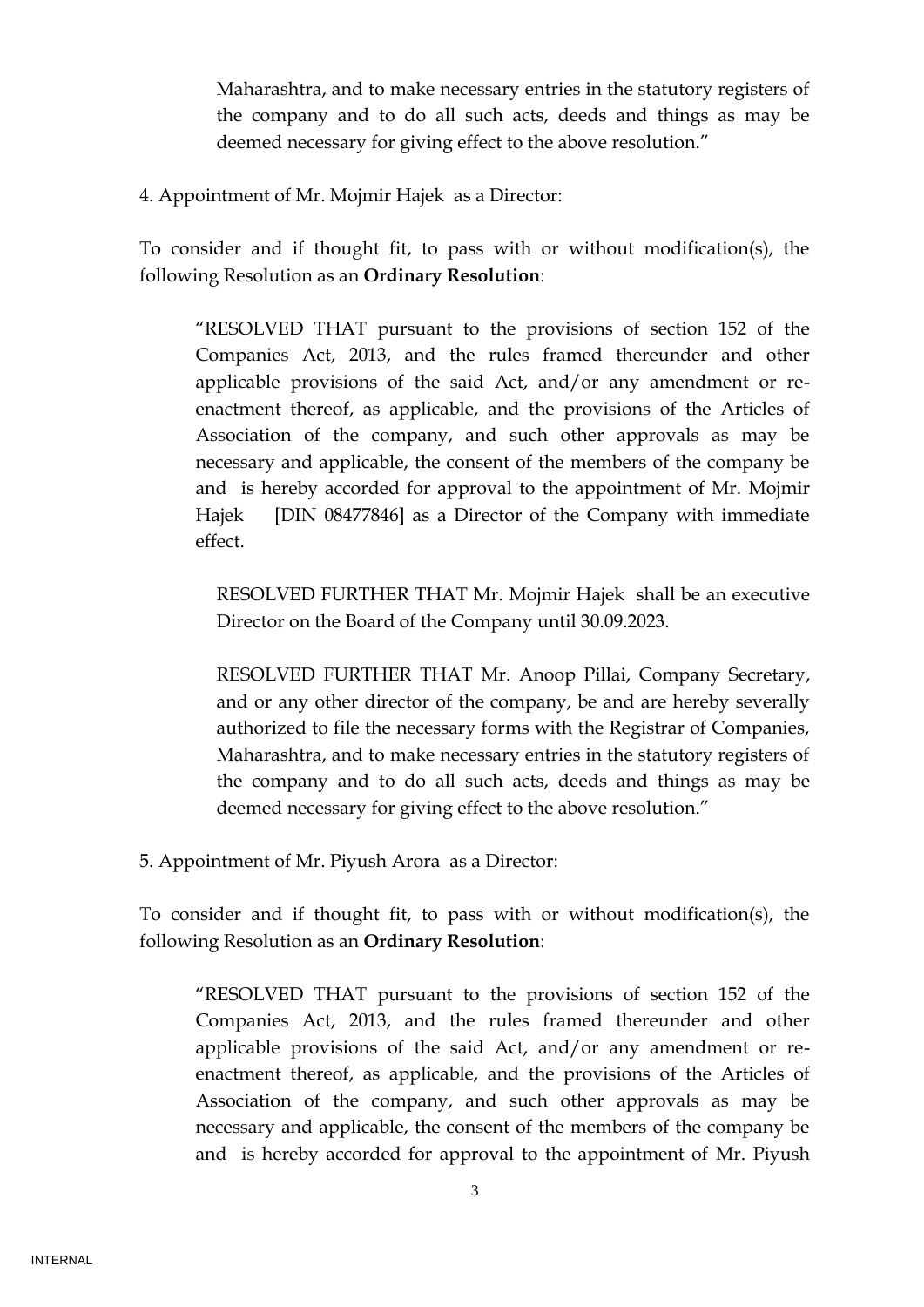Arora [DIN 06991008] as a Director of the Company with immediate effect.

RESOLVED FURTHER THAT Mr. Piyush Arora shall be the Managing Director on the Board of the Company until 28.02.2027.

RESOLVED FURTHER THAT Mr. Anoop Pillai, Company Secretary, and or any other director of the company, be and are hereby severally authorized to file the necessary forms with the Registrar of Companies, Maharashtra, and to make necessary entries in the statutory registers of the company and to do all such acts, deeds and things as may be deemed necessary for giving effect to the above resolution."

6. Appointment of Mr. Sachin Kulkarni as a Director:

To consider and if thought fit, to pass with or without modification(s), the following Resolution as an **Ordinary Resolution**:

"RESOLVED THAT pursuant to the provisions of section 152 of the Companies Act, 2013, and the rules framed thereunder and other applicable provisions of the said Act, and/or any amendment or reenactment thereof, as applicable, and the provisions of the Articles of Association of the company, and such other approvals as may be necessary and applicable, the consent of the members of the company be and is hereby accorded for approval to the appointment of Mr. Sachin Kulkarni [DIN 09507675] as a Director of the Company with immediate effect.

RESOLVED FURTHER THAT Mr. Sachin Kulkarni shall be an executive Director on the Board of the Company until 31.03.2027.

RESOLVED FURTHER THAT Mr. Anoop Pillai, Company Secretary, and or any other director of the company, be and are hereby severally authorized to file the necessary forms with the Registrar of Companies, Maharashtra, and to make necessary entries in the statutory registers of the company and to do all such acts, deeds and things as may be deemed necessary for giving effect to the above resolution."

7. Appointment of Mr. Christian Claudius Schenk as a Director:

To consider and if thought fit, to pass with or without modification(s), the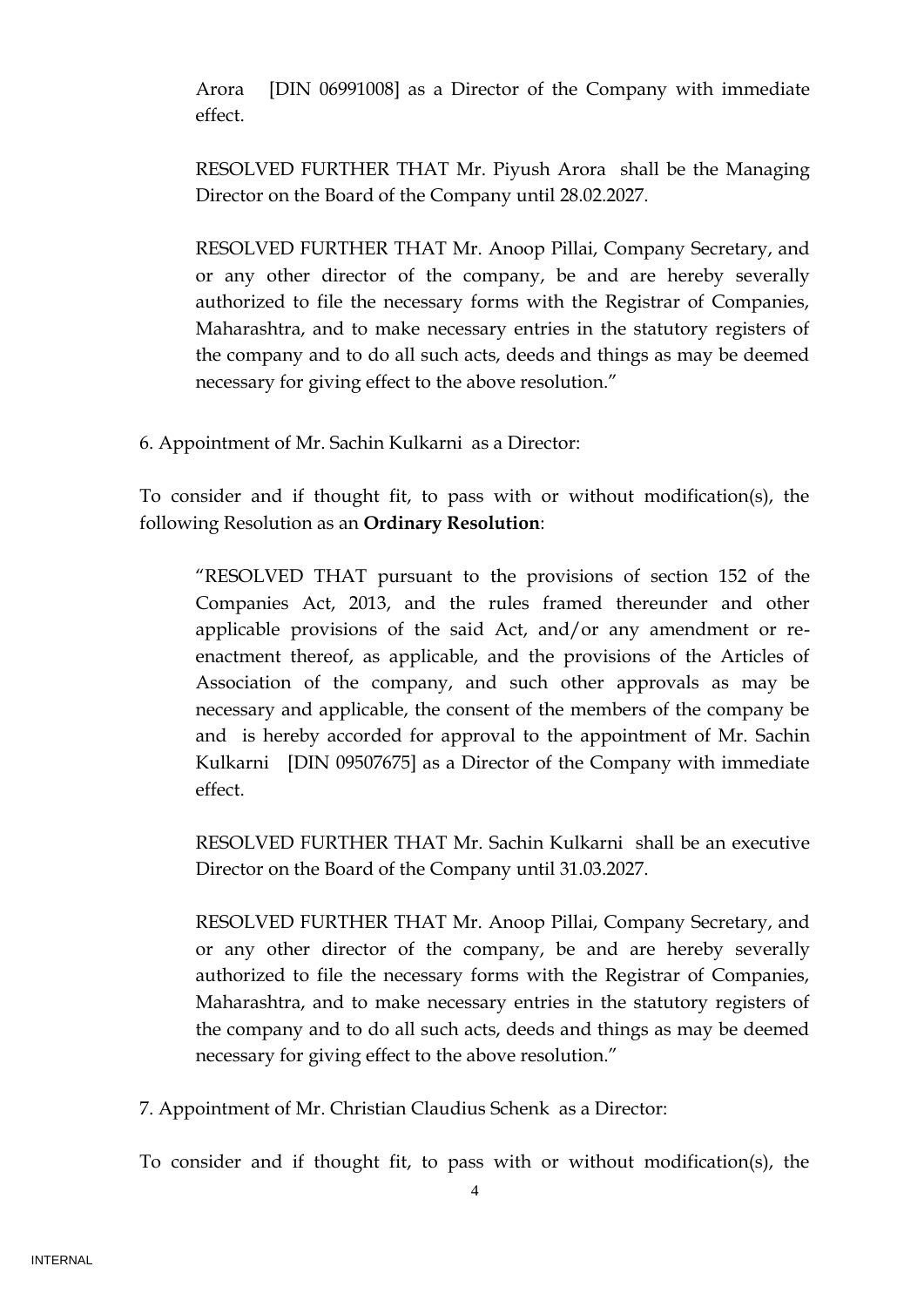following Resolution as an **Ordinary Resolution**:

"RESOLVED THAT pursuant to the provisions of section 152 of the Companies Act, 2013, and the rules framed thereunder and other applicable provisions of the said Act, and/or any amendment or reenactment thereof, as applicable, and the provisions of the Articles of Association of the company, and such other approvals as may be necessary and applicable, the consent of the members of the company be and is hereby accorded for approval to the appointment of Mr. Christian Claudius Schenk [DIN 09617784] as a Director of the Company with immediate effect.

RESOLVED FURTHER THAT Mr. Christian Schenk shall be a nonexecutive Director on the Board of the Company.

RESOLVED FURTHER THAT Mr. Anoop Pillai, Company Secretary, and or any other director of the company, be and are hereby severally authorized to file the necessary forms with the Registrar of Companies, Maharashtra, and to make necessary entries in the statutory registers of the company and to do all such acts, deeds and things as may be deemed necessary for giving effect to the above resolution."

8. Appointment of Mr. Christian Cahn von Seelen as Executive Board member:

To consider and if thought fit, to pass with or without modification(s), the following Resolution as an **Ordinary Resolution**:

"RESOLVED THAT in supersession of the resolution passed by members in their meeting held on 30th September, 2019, and pursuant to the provisions of the Companies Act, 2013, and the rules framed thereunder and other applicable provisions of the said Act, and/or any amendment or re-enactment thereof, as applicable, and the provisions of the Articles of Association of the company, and such other approvals as may be necessary and applicable, the consent of the members of the company be and is hereby accorded for approval to the appointment of Mr. Christian Cahn von Seelen [DIN 06665592] as an Executive Director of the Company with immediate effect.

RESOLVED FURTHER THAT Mr. Anoop Pillai, Company Secretary, and or any other director of the company, be and are hereby severally authorized to do the needful and to make necessary entries in the statutory registers of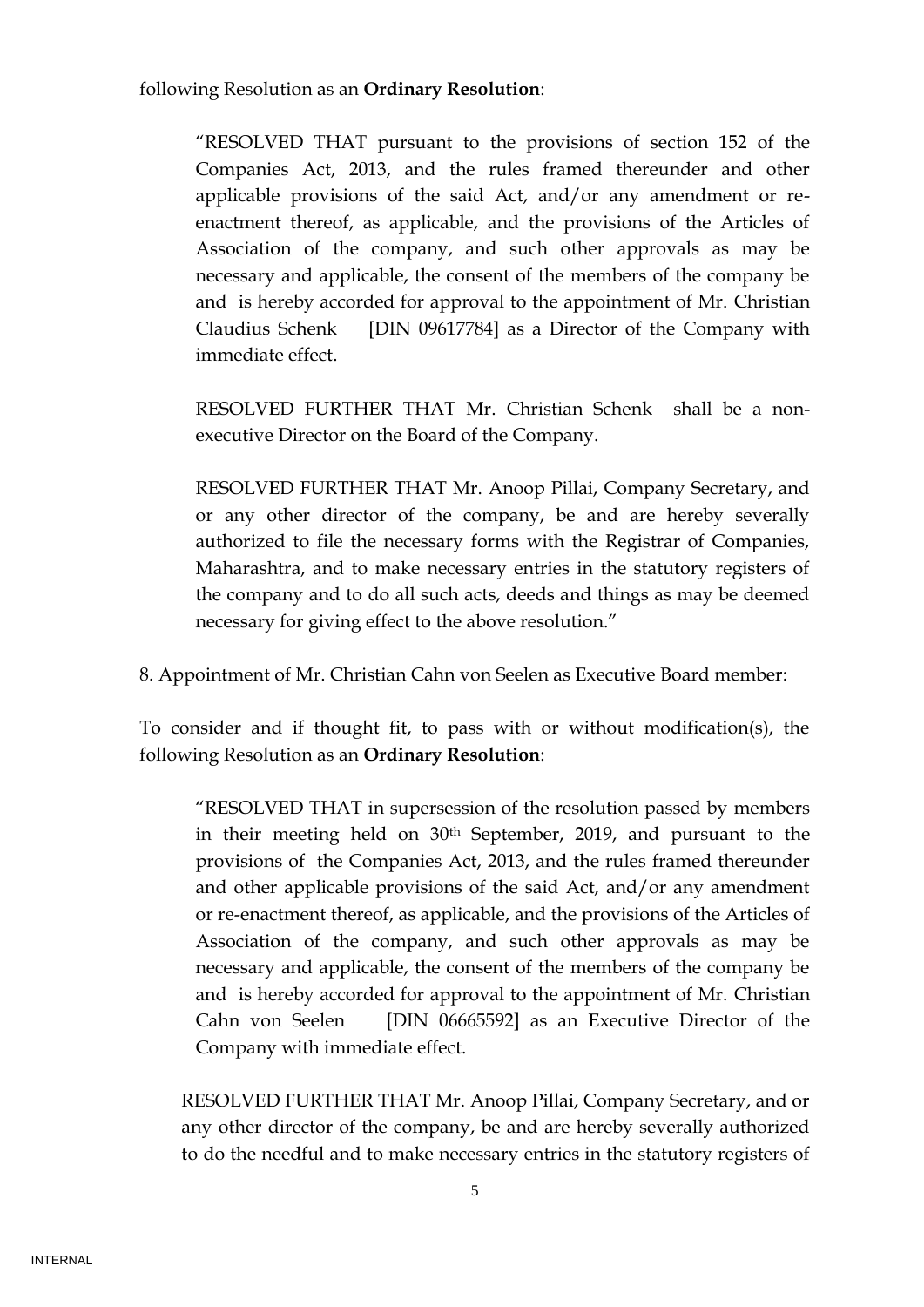the company and to do all such acts, deeds and things as may be deemed necessary for giving effect to the above resolution."

## 9. Alteration of Articles of Association

To consider and, if thought fit, to pass with or without modification, the following resolution as a **Special Resolution:-**

RESOLVED THAT pursuant to the provisions of Section 14 of the Companies Act 2013 [the 'Act'] and any other applicable provisions of the Act and rules framed thereunder, consent of the members of the company be and is hereby accorded for substitution of the existing Article 81(1) of the Articles of Association of the company, with the amended provision as provided hereunder:

"Article 81(1): Subject to the provisions of the Act and rules made thereunder, Directors may participate in a Board meeting or a meeting of a committee by way of video conference or other audio visual means ["Remote Participation"] as designed to allow the Directors to participate equally in the Board and /or committee meeting.

RESOLVED FURTHER THAT any Board member of the Company or the Company Secretary, be and are hereby authorized on behalf of the company to do all acts, matters and things, as it may in their absolute discretion, deem necessary, to settle any questions, difficulties or doubts which may arise in this regard and accede to such modification(s) and alteration(s) to the aforesaid resolution as may be suggested by the Registrar of Companies or such other authority arising from or incidental to the said amendment without requiring the Board to secure any further consent or approval of the members of the company."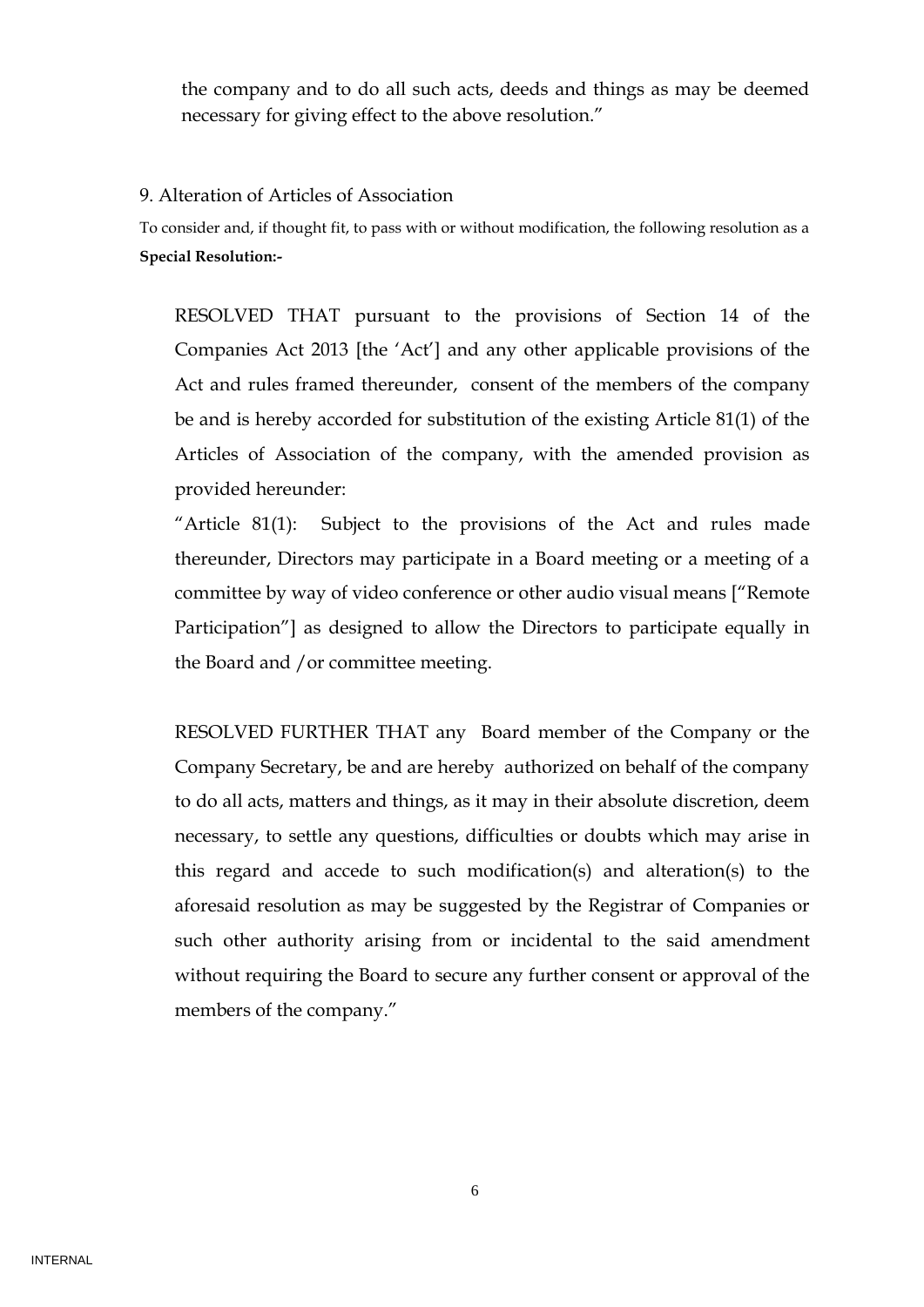#### By Order of the Board of Directors

#### **For SKODA AUTO Volkswagen India Private Limited**

Pillai Anoopkumar Digitally signed by Pillai **VWPKI** 95B08015AC758BD7<br>95B08015AC758B Date: 2022.06.07 D<sub>7</sub> Anoopkumar VWPKI Date: 2022.06.07 16:34:53 +05'30'

# **Anoop Kumar Pillai**

Company Secretary

[anoopkumar.pillai@skoda-vw.co.in](mailto:anoopkumar.pillai@skoda-vw.co.in)

FCS 3620

Place: Pune Date: 07.06.2022

#### **NOTES:**

- 1. A MEMBER ENTITLED TO ATTEND AND VOTE IS ENTITLED TO APPOINT A PROXY TO ATTEND AND VOTE INSTEAD OF HIMSELF AND A PROXY NEED NOT BE A MEMBER OF THE COMPANY. The instrument appointing a proxy, to be effective, should however, be deposited at the Registered Office of the Company not less than 48 (forty-eight) hours before the commencement of the Meeting. A person can act as a proxy on behalf of Members not exceeding 50 and holding in the aggregate not more than ten percent of the total share capital of the Company carrying voting rights. A Member holding more than ten percent of total share capital of the Company carrying voting rights may appoint a single person as proxy and such person shall not act as a proxy for any other person or shareholder.
- 2. Corporate members intending to send their authorized representative to attend the Meeting are requested to send to the Company a certified copy of the Board Resolution authorizing their representative to attend and vote on their behalf at the meeting. A route map for enabling members to attend the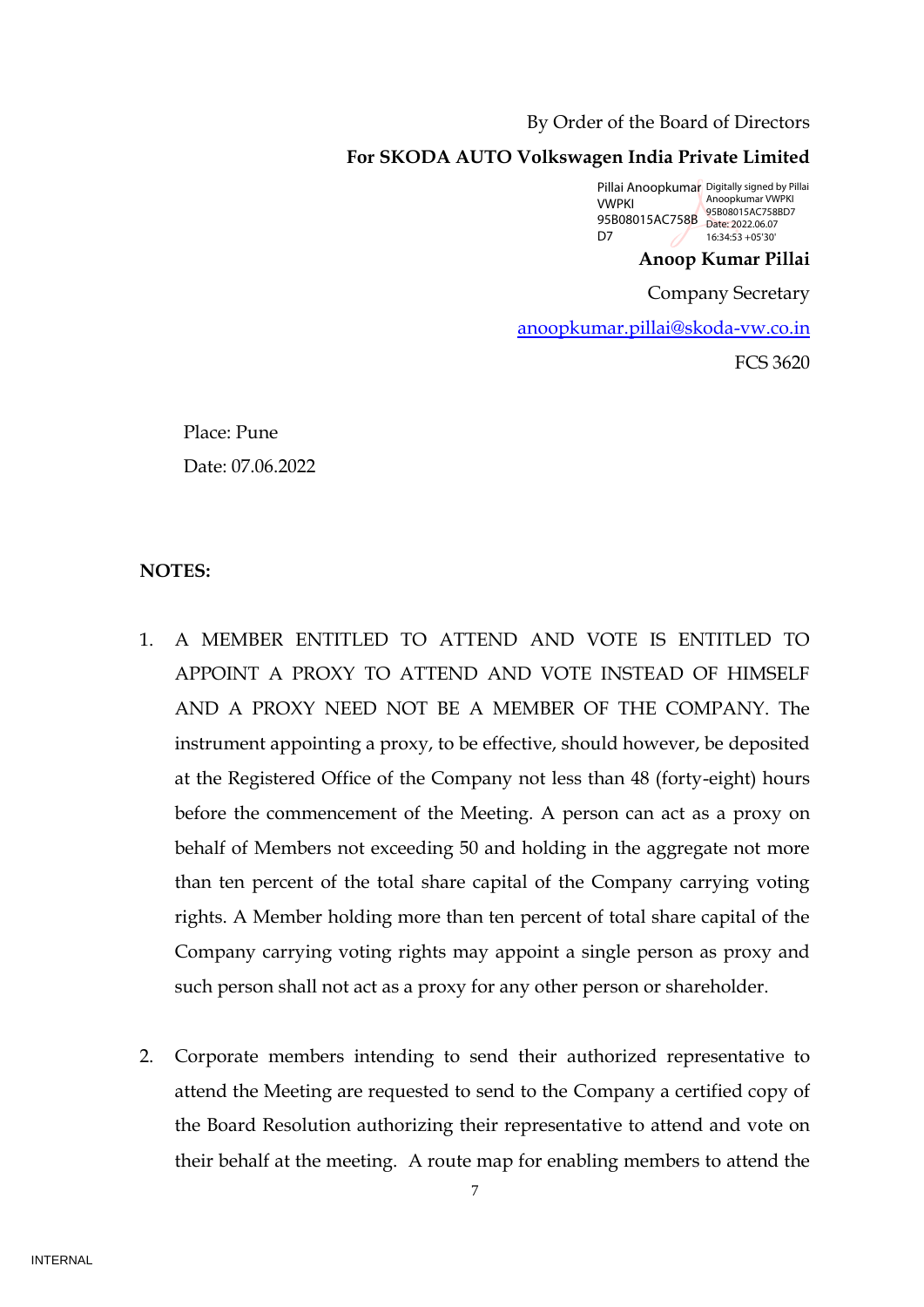Annual General Meeting is also enclosed for ready reference.

- 3. Members are requested to register their email IDs with the Company and Members are also requested to notify any change in their email ID or bank mandates or address to the Company and always quote their Folio Number in all correspondence with the Company.
- 4. Electronic copy of the Annual Report is being sent to all the Members whose email IDs are registered with the Company for communication purposes unless any Member has requested for a hard copy of the same.
- 5. A Proxy shall not vote except on a poll. During the period beginning 24 hours before the time fixed for the commencement of Meeting and ending with the conclusion of the Meeting, a Member would be entitled to inspect the proxies lodged at any time during the business hours of the company.
- 6. The Register of Directors and Key Managerial Personnel and their shareholding, maintained under section 170 of the Companies Act, 2013, will be available for inspection by the members at the AGM.
- 7. The Register of Contracts or Arrangements in which Directors are interested, maintained under Section 189 of the Companies Act, 2013, will be available for inspection by the members at the AGM.
- 8. All documents, including financial statements, referred to in this Notice will be available for inspection at the Company's registered office during normal business hours (from 09.00 A.M. to 05.00 P.M.) on any working day up to the date of ensuing AGM. The shareholders may also ask for a copy of the documents by sending their request via e-mail to [anoopkumar.pillai@skoda](mailto:anoopkumar.pillai@skoda-vw.co.in)[vw.co.in](mailto:anoopkumar.pillai@skoda-vw.co.in) or by post addressed to Mr. Anoop Pillai, Company Secretary.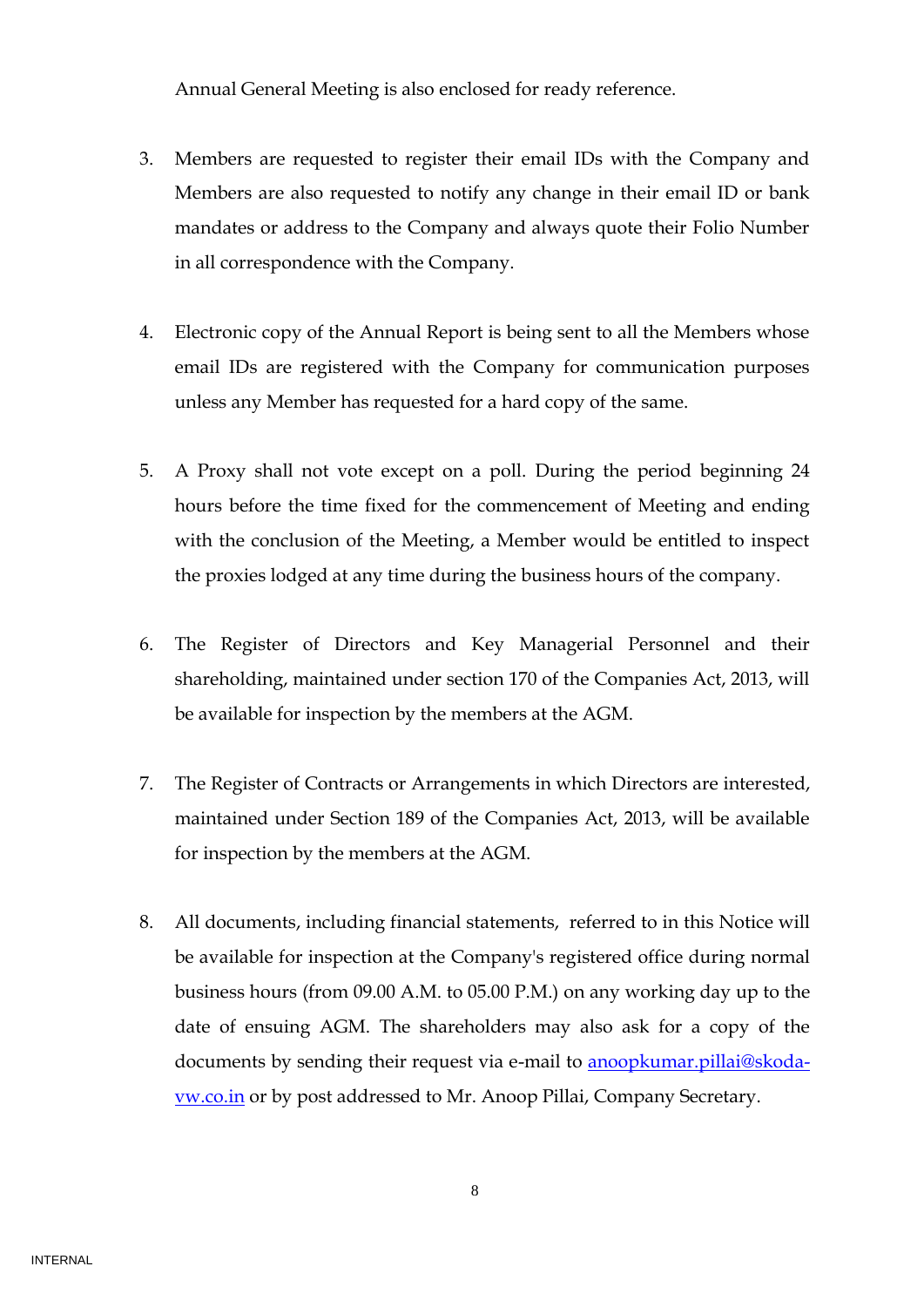- 9. Electronic copy of the Financial Statement along with the Directors' report and Auditors' Report is being sent to all the Members unless a Member has requested for a hard copy. If a Member desires to get a hard copy of the same then the Member shall send a request to **anoopkumar.pillai@skoda**[vw.co.in](mailto:anoopkumar.pillai@skoda-vw.co.in) or by post addressed to Mr. Anoop Pillai, Company Secretary.
- 10. None of the Directors, Key Managerial Personnel and their relatives, except Mr. Martin Mahlke, Mr. Mojmir Hajek, Mr. Piyush Arora, Mr. Sachin Kulkarni, Mr. Christian Claudius Schenk are interested directly or indirectly in the resolution pertaining to their respective appointments.

By Order of the Board of Directors

# **For SKODA AUTO Volkswagen India Private Limited**

|  | Pillai         | Digitally signed by |
|--|----------------|---------------------|
|  | Anoopkumar     | Pillai Anoopkumar   |
|  | <b>VWPKI</b>   | <b>VWPKI</b>        |
|  |                | 95B08015AC758BD7    |
|  | 95B08015AC758B | Date: 2022.06.07    |
|  | D7             | 16:35:25 +05'30'    |
|  |                |                     |

**Anoop Kumar Pillai**

Company Secretary

[anoopkumar.pillai@skoda-vw.co.in](mailto:anoopkumar.pillai@skoda-vw.co.in)

FCS 3620

Place: Pune Date: 07.06.2022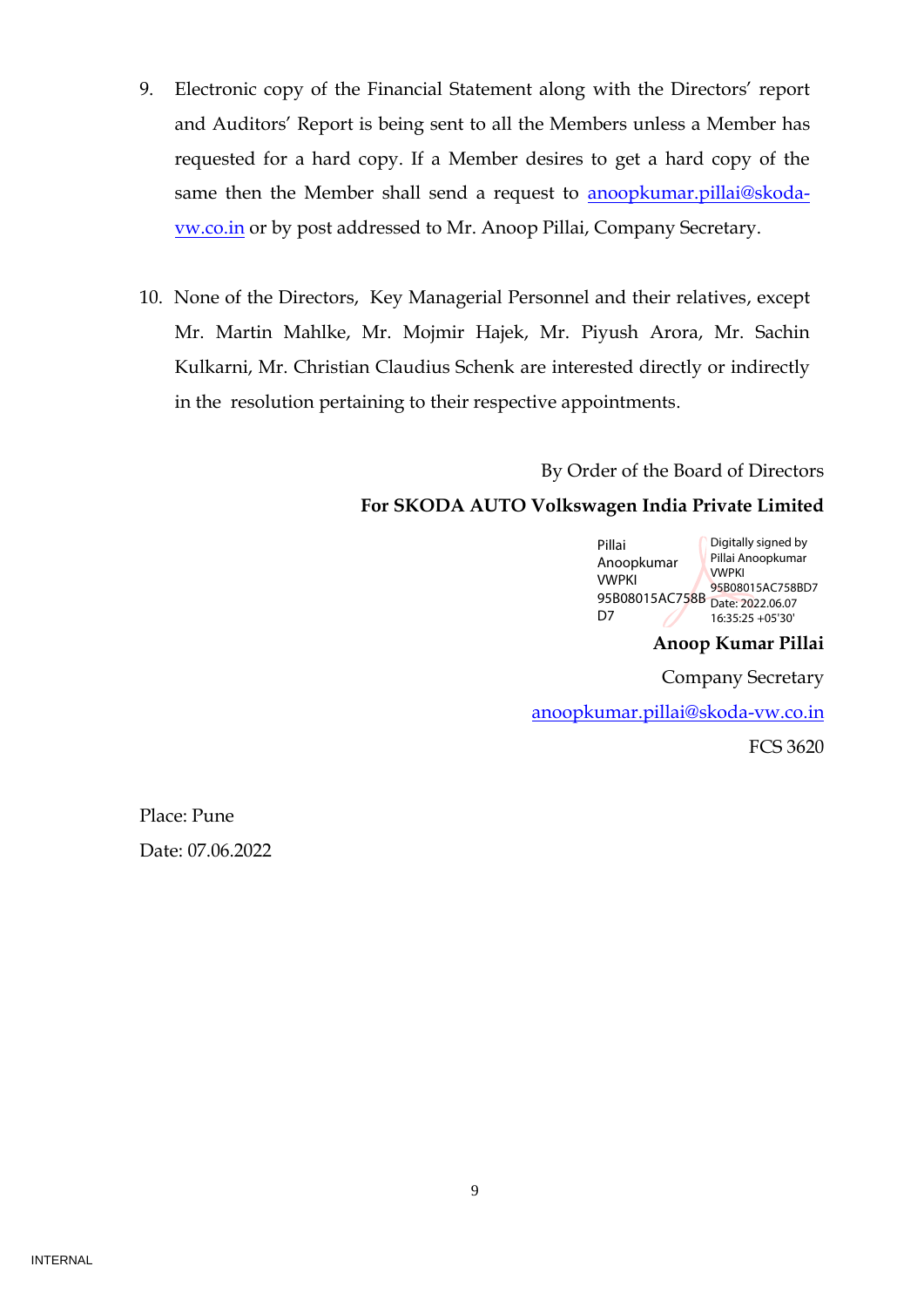#### **ANNEXURE TO THE NOTICE**

#### Explanatory Statement

#### **Item No. 3 of the Notice:-**

The Members are informed that the contract of employment of Mr. Martin Mahlke with the Company was valid until 31.12.2021. Accordingly, the Board in its meeting held on 17th December, 2021, appointed him as an Additional Director w.e.f. 1.01.2022. In terms of Section 161(1) the tenure of an Additional Director is valid until the date of the next Annual General meeting or the last date on which the Annual General meeting should have been held, whichever is earlier. The Board had also renewed the appointment of Mr. Mahlke for the period from 1.03.2022 until 31.03.2022 and further from 1.04.2022 until 30.06.2022 as 'Executive Director – Finance & CFO' in terms of his contract of employment.

Save and except Mr. Mahlke none of the Directors, Key Managerial Personnel or their relatives are interested or concerned in the said resolution.

The Board recommends approval of the Members by way of an **Ordinary Resolution.**

#### **Item No. 4 of the Notice:-**

The Members are informed that the contract of employment of Mr. Mojmir Hajek with the Company was valid until 28.02.2022. Accordingly, the Board in its meeting held on 11.02.2022, appointed him as an Additional Director w.e.f. 1.03.2022. In terms of Section 161(1) the tenure of an Additional Director is valid until the date of the next Annual General meeting or the last date on which the Annual General meeting should have been held, whichever is earlier. The Board had also extended his contract of employment as 'Executive Director – Technical' for the period from 1.03.2022 until 30.09.2023.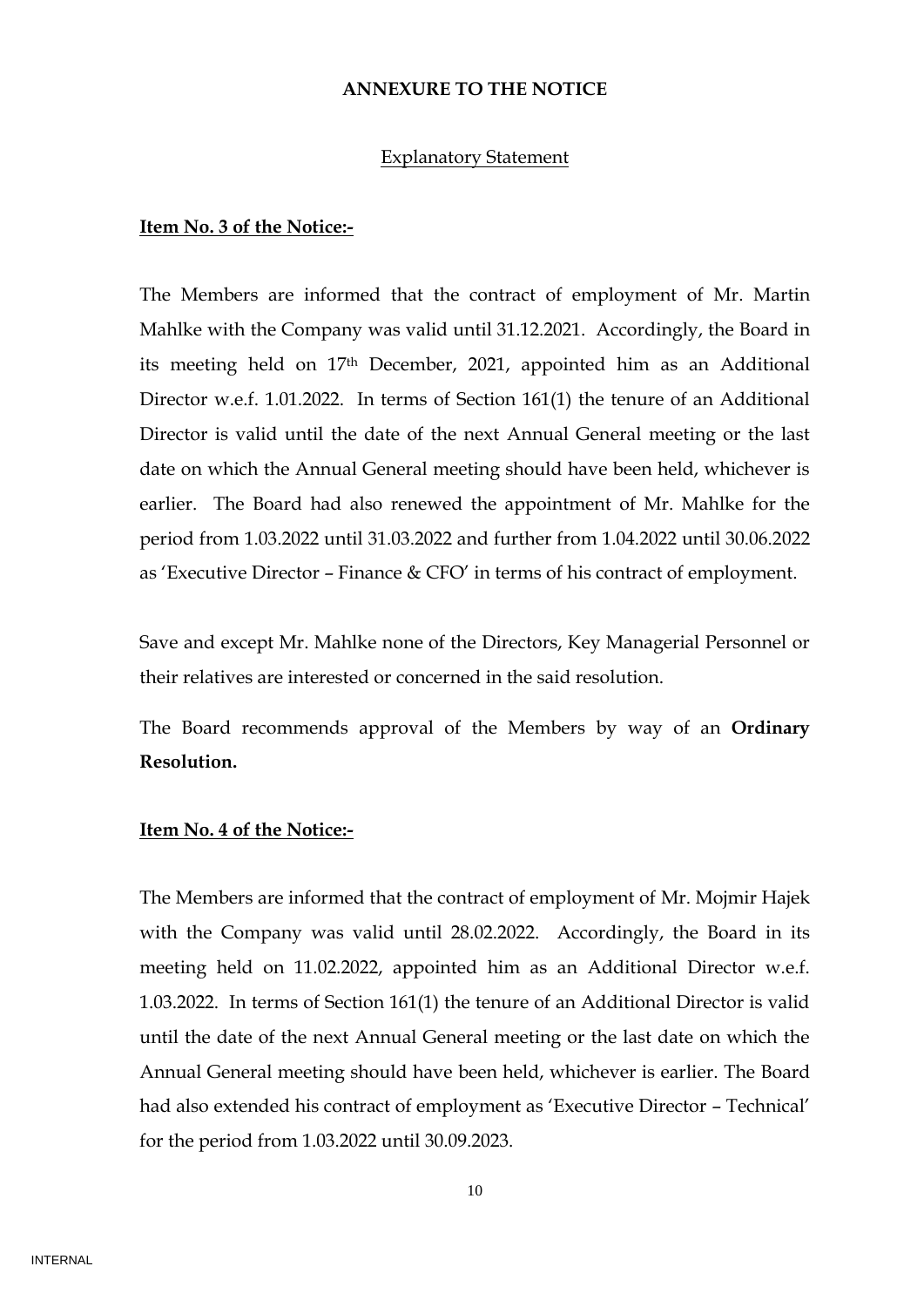Save and except Mr. Mojmir Hajek none of the Directors, Key Managerial Personnel or their relatives are interested or concerned in the said resolution.

The Board recommends approval of the Members by way of an **Ordinary Resolution.**

#### **Item No. 5 of the Notice:-**

The Members are informed that the Board in its meeting held on 11<sup>th</sup> February, 2022 appointed Mr. Piyush Arora as an Additional Director w.e.f. 1.03.2022. In terms of Section 161(1) the tenure of an Additional Director is valid until the date of the next Annual General meeting or the last date on which the Annual General meeting should have been held, whichever is earlier. The Board had also appointed Mr. Arora as the Managing Director for a period of 5 years w.e.f. 1.03.2022 as per the terms of his contract of employment.

Save and except Mr. Arora none of the Directors, Key Managerial Personnel or their relatives are interested or concerned in the said resolution.

The Board recommends approval of the Members by way of an **Ordinary Resolution.**

#### **Item No.6 of the Notice:-**

The Members are informed that the Board on 5.04.2022 appointed Mr. Sachin Kulkarni as an Additional Director w.e.f. 1.04.2022. In terms of Section 161(1) the tenure of an Additional Director is valid until the date of the next Annual General meeting or the last date on which the Annual General meeting should have been held, whichever is earlier. The Board had also appointed Mr. Kulkarni as the Director - Purchase for a period of 5 years w.e.f. 1.04.2022 as per the terms of his contract of employment.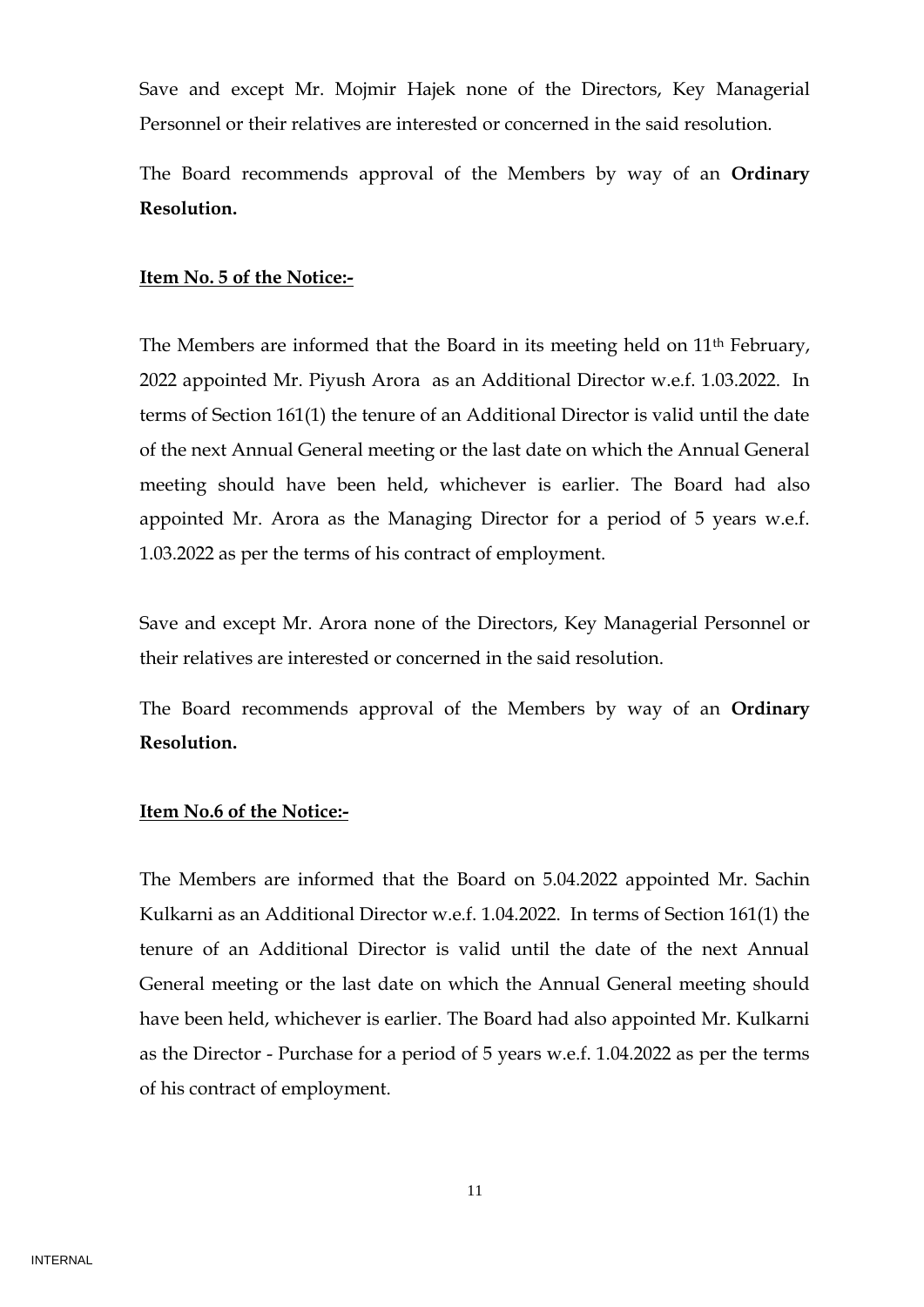Save and except Mr. Kulkarni none of the Directors, Key Managerial Personnel or their relatives are interested or concerned in the said resolution.

The Board recommends approval of the Members by way of an **Ordinary Resolution.**

#### **Item No.7 of the Notice:-**

The Members are informed that the Board in its meeting held on 30.05.2022 appointed Mr. Christian Claudius Schenk as an Additional Director w.e.f. 30.05.2022. In terms of Section 161(1) the tenure of an Additional Director is valid until the date of the next Annual General meeting or the last date on which the Annual General meeting should have been held, whichever is earlier.

Save and except Mr. Schenk none of the Directors, Key Managerial Personnel or their relatives are interested or concerned in the said resolution.

The Board recommends approval of the Members by way of an **Ordinary Resolution.**

# **Item no.8 of the Notice:-**

The members are informed that in the Annual General meeting of the company held on 30th September, 2019, Mr. Christian Cahn von Seelen was appointed as a Non Executive Director of the company. On 5.04.2022 the Board of directors of the company have appointed Mr. Cahn von Seelen as the Executive Director – Sales and Marketing w.e.f. 1.04.2022. The resolution at Item no.8 is proposed to seek members' approval for the above change from Non executive director to Executive Director.

Save and except Mr. Cahn von Seelen none of the Directors, Key Managerial Personnel or their relatives are interested or concerned in the said resolution.

The Board recommends approval of the Members by way of an **Ordinary Resolution.**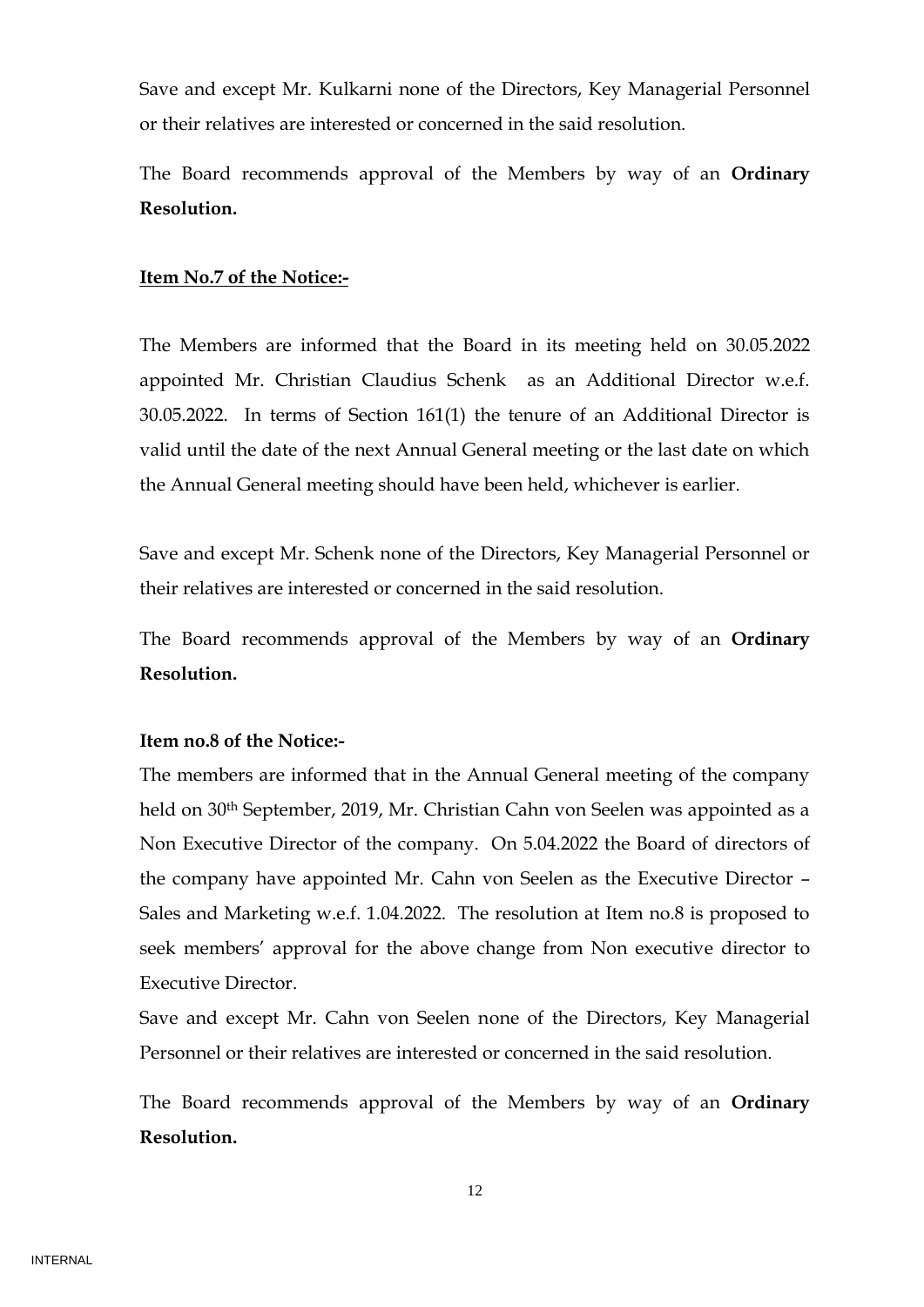#### **Item no. 9 of the Notice:-**

The Ministry of Corporate Affairs, Delhi, *vide.* Notification No. G.S.R. 409(E) dated 15.06.2021, has amended the Companies (Meetings of Board and its Powers) Rules, 2014 wherein Rule 4 providing for restriction on matters not to be dealt with in a meeting through video conferencing as specified in Rule 4 of the Act has been omitted. This means that now all the matters can be transacted in a Board meeting conducted through video conferencing. Earlier, certain matters were not permitted to be transacted through video conferencing, such as approval of the annual financial statements, the Board's report, approval of the prospectus, etc. In view of the above the amendment Article 81(1) of Articles of Association will need to be amended accordingly by passing a Special Resolution.

None of the Directors or Key Managerial personnel or their relatives are interested or concerned in the said resolution.

The Board recommends approval of the Members by way of a **Special Resolution.**

By Order of the Board of Directors

#### **For SKODA AUTO Volkswagen India Private Limited**

Pillai Anoopkumar Digitally signed by Pillai VWPKI 95B08015AC758BD Date: 2022.06.07 7 Anoopkumar VWPKI 95B08015AC758BD7 16:35:55 +05'30'

**Anoop Kumar Pillai**

Company Secretary

[anoopkumar.pillai@skoda-vw.co.in](mailto:anoopkumar.pillai@skoda-vw.co.in)

FCS 3620

Place: Pune Date: 07.06.2022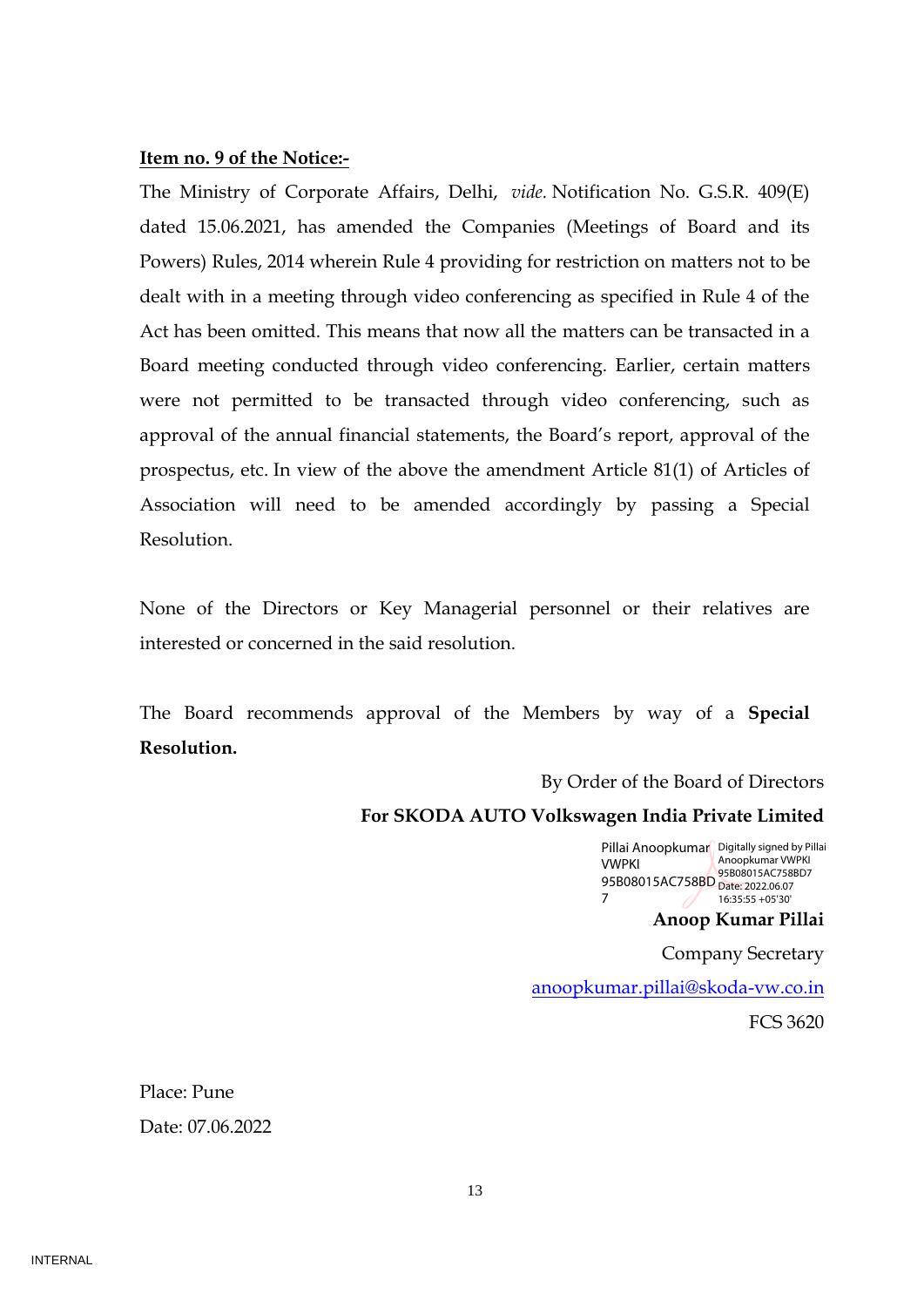# **LAND MARK:- off Skoda Auto Volkswagen Road ROUTE MAP:-**

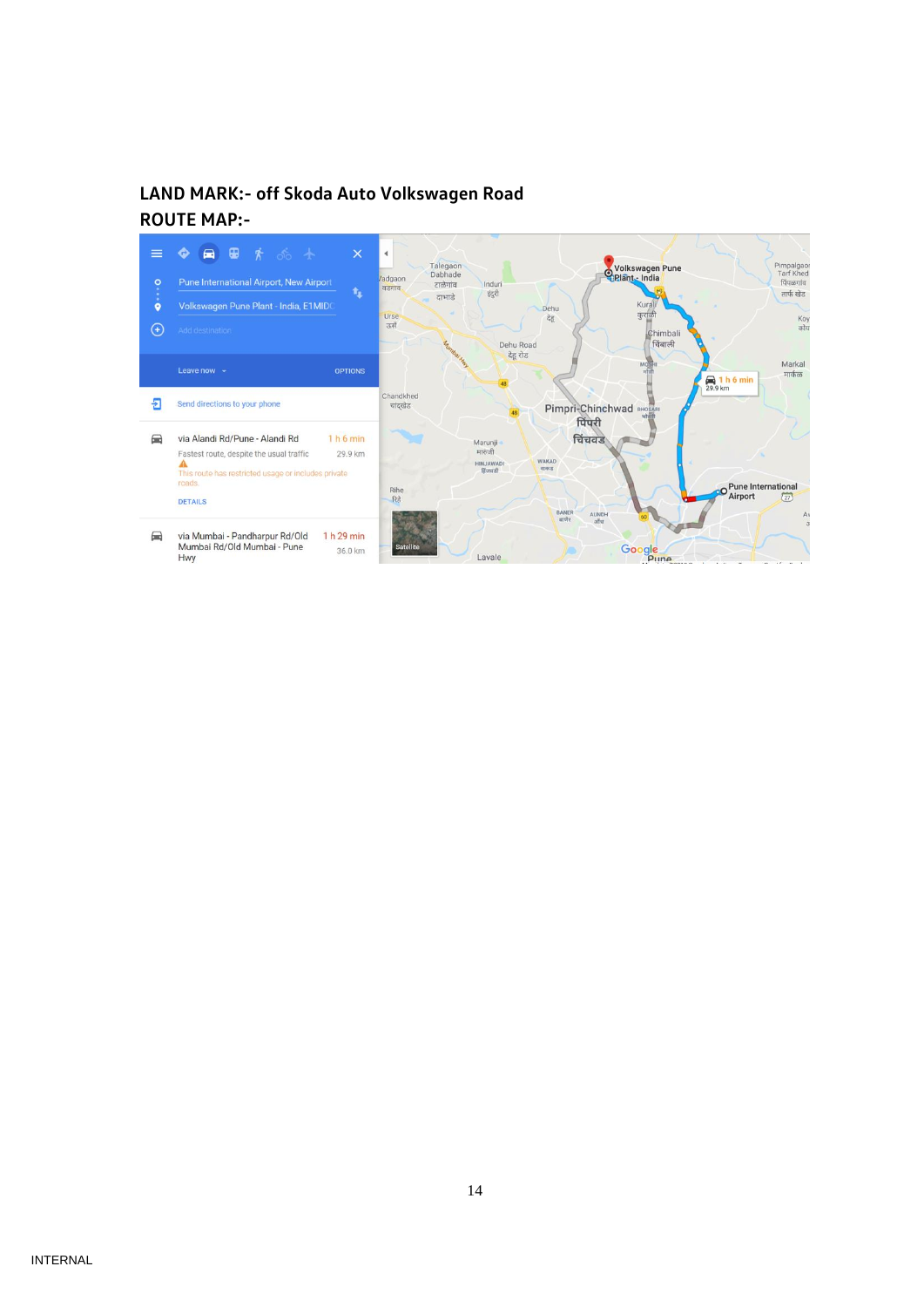#### **Form No. MGT-11**

#### **Proxy form**

[Pursuant to section 105(6) of the Companies Act, 2013 and rule 19(3) of the Companies (Management and Administration) Rules, 2014]

CIN: **U70102PN2007FTC133117** Name of the Company: **VOLKSWAGEN INDIA PRIVATE LIMITED** Registered Office: **E -1, MIDC INDUSTRIAL AREA PHASE III VILLAGE NIGOJE MHALUNGE KHARABWADI CHAKAN TAL KHED PUNE MH 410501 IN**

Name of the Member(s) : Registered Address : E-mail Id : Folio No/Client Id : DP ID :

I/We, being the member(s) of **\_\_\_\_** shares of the above named company, hereby appoint

| 1. | Name:                                  |
|----|----------------------------------------|
|    | Address:                               |
|    | E-mail Id:                             |
|    | Signature: ____________ or failing him |
| 2. | Name:                                  |
|    | Address:                               |
|    | E-mail Id:                             |
|    | Signature: ___________ or failing him  |
| 3. | Name:                                  |
|    | Address:                               |
|    | E-mail Id:                             |
|    | Signature: ____________                |

as my/our proxy to attend and vote (on a poll) for me/us and on my/our behalf at the Fifteenth (15<sup>th</sup>) Annual General Meeting of the Members of **SKODA AUTO VOLKSWAGEN INDIA PRIVATE LIMITED** to be held on Friday, 24<sup>th</sup> June, 2022 at 4.30 p.m. at the Registered Office at E1, MIDC Industrial Area (Phase III), Village Nigoje, Mhalunge, Tal: Khed, Chakan, Pune - 410501, Maharashtra, India and at any adjournment thereof in respect of such resolutions as are indicated below:-

| <b>Resolution</b>        | <b>Business to be Transacted</b>                                                   |  |  |  |  |
|--------------------------|------------------------------------------------------------------------------------|--|--|--|--|
| <b>Number</b>            |                                                                                    |  |  |  |  |
| <b>ORDINARY BUSINESS</b> |                                                                                    |  |  |  |  |
| 1                        | To receive, consider and adopt the audited Financial Statements for the year ended |  |  |  |  |
|                          | 31st March, 2022 along with the Reports of the Board of Directors and the Auditors |  |  |  |  |
|                          | thereon                                                                            |  |  |  |  |
| $\mathcal{P}$            | To appoint statutory auditors                                                      |  |  |  |  |
| <b>SPECIAL BUSINESS</b>  |                                                                                    |  |  |  |  |
| 3                        | Appointment of Mr. Martin Mahlke as a Director                                     |  |  |  |  |
| 4                        | Appointment of Mr. Mojmir Hajek as a Director                                      |  |  |  |  |
| 5                        | Appointment of Mr. Piyush Arora as a Director                                      |  |  |  |  |
| 6                        | Appointment of Mr. Sachin Kulkarni as a Director                                   |  |  |  |  |
|                          | Appointment of Mr. Christian Schenk as a Director                                  |  |  |  |  |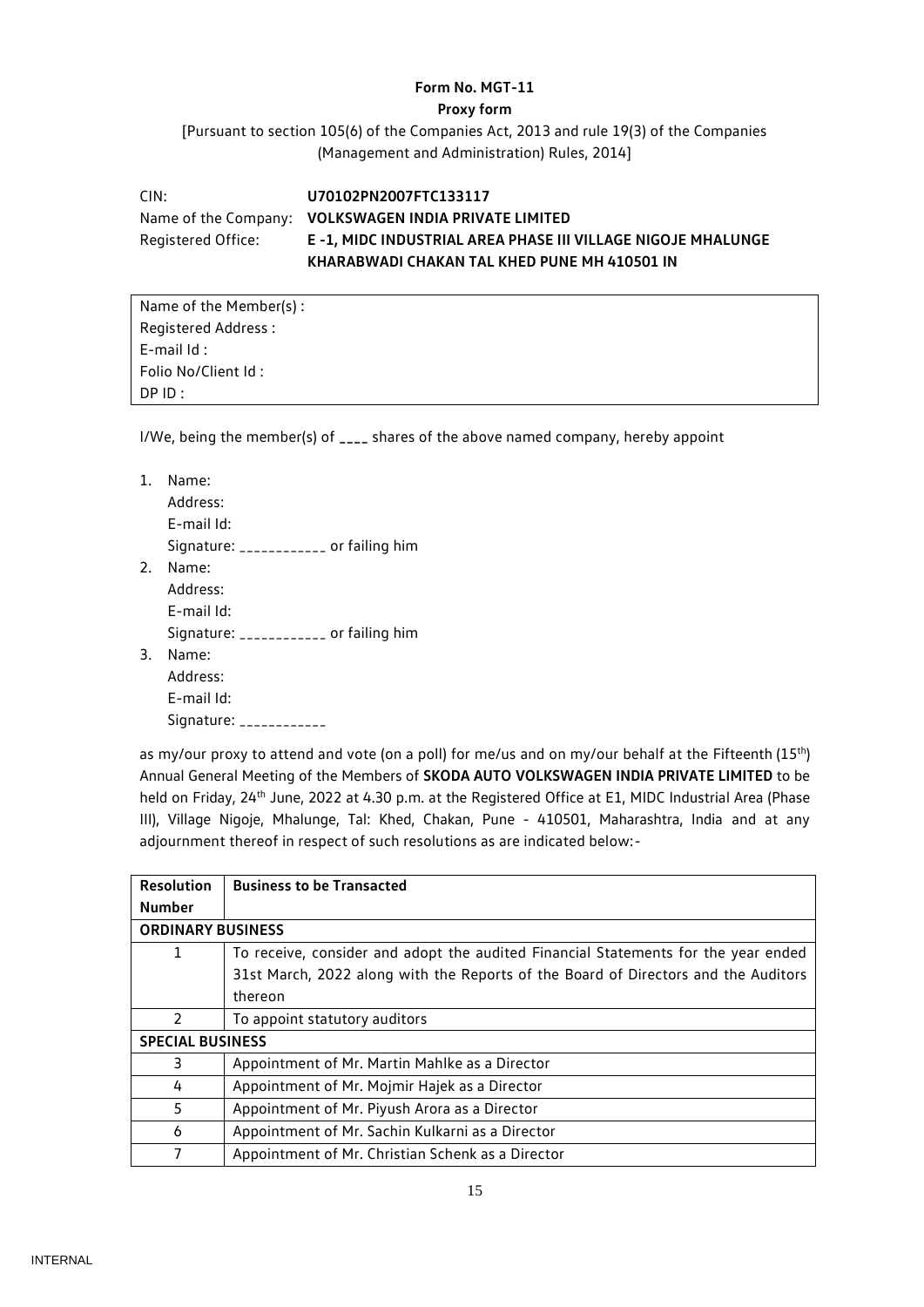| Appointment of Mr. Cahn von Seelen as Executive Director              |
|-----------------------------------------------------------------------|
| Alteration to Article 81(1) of Articles of Association of the company |

Signed this \_\_\_\_\_ day\_\_\_\_ of \_\_\_\_\_\_\_\_\_\_\_\_2022

Revenue Stamp of Re. 1/-

Signature of Shareholders

Signature of Proxy holder(s)

#### **Note:**

- a. This form of proxy in order to be effective should be duly filled, stamped, signed and deposited at the Registered Office of the Company, not less than 48 hours before the commencement of the Meeting.
- b. The proxy may not be a member of the company.
- c. Appointing a proxy does not prevent a members from attending the meeting in person if he / she so wishes.
- d. The Proxy holder should bring his/her identity proof at the time of attending the meeting.